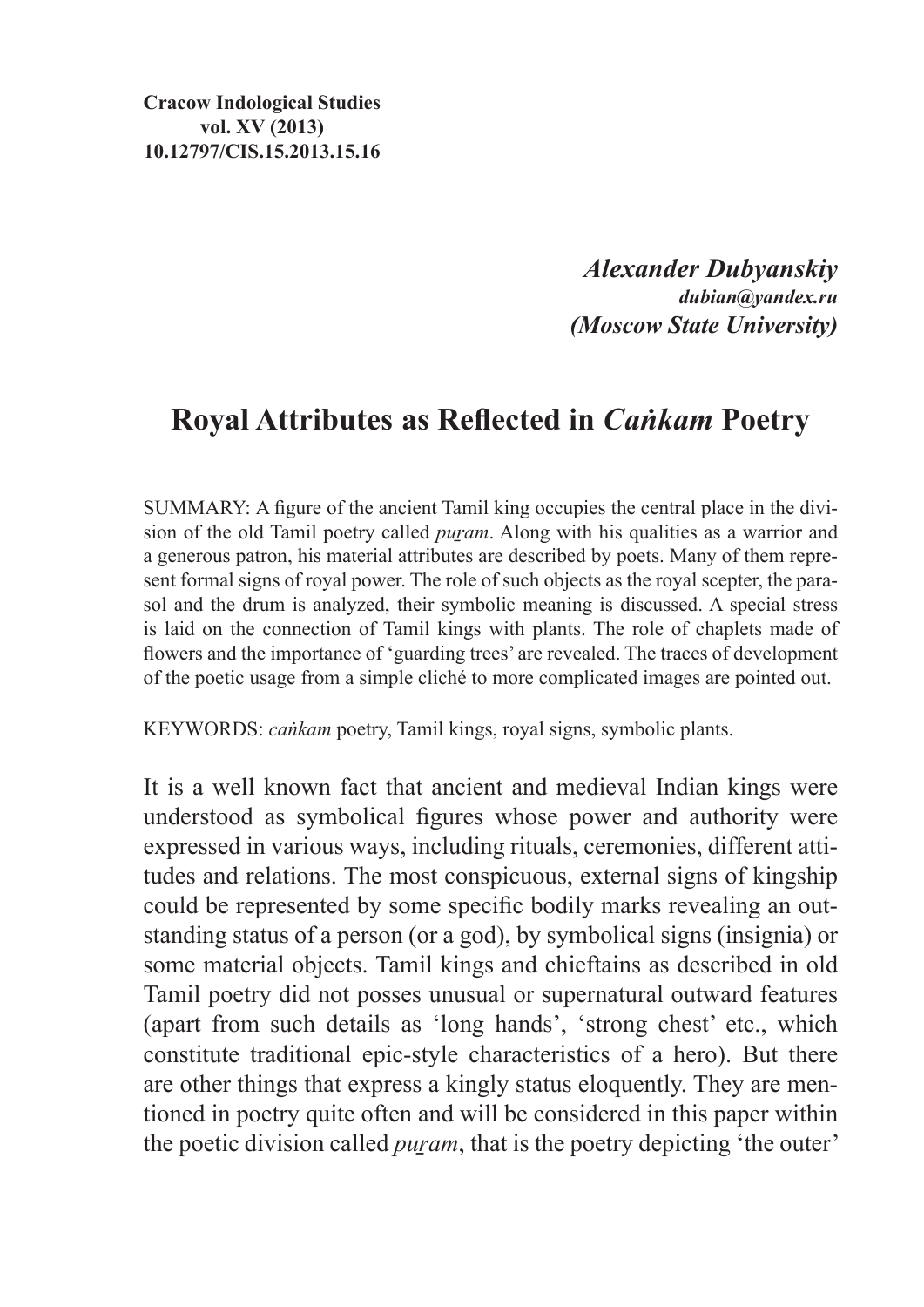sphere of life, which in ancient times was inseparable from military activity (examples are taken mostly from the anthology *puranānūru* (herein after PN), which can be considered as a quite representative text for the matter).

Tamil kings and chieftains, the main persons of the *puram* poems, generally were shown in two interrelated aspects: as warriors and as generous donators (donations were much dependent on military successes—distributing riches was possible after capturing a booty or receiving a tribute). They were presented by poets as personifications of an ideal king, a typical epic figure emerged in the ancient Indian poems *Mahābhārata* and *Rāmāyaṇa* or, as was noted by K. Kailasapathy,<sup>1</sup> in other world epics as well. Indeed, Tamil rulers resembled their North Indian counterparts in many respects, including the adherence to the way of *dharma*, performance of Vedic sacrifices and claims to be the owners of the whole world (*cakravartin*) or, at least, the Southern part of India. No wonder they possessed the same attributes of royal power (such as crowns, parasols, scepters, drums etc.) as those used by the Northern kings. But there were some original features of Tamil royal insignia, which will be considered below.

There are several Tamil terms signifying a ruler in praisepoems: *vēntu*/*vēntaṉ*, *maṉṉaṉ*, *kō/kōmāṉ*, *ai*, *kurucil/kuricil*, *iṟai/ iraivan*, *aracu/aracan*. The last term is usually considered as a borrowing from the Sanskrit *rājan.* In *caṅkam* poetry the variant *aracu*  signifies not only a king but sometimes 'royalty, royal status, kingly rule'. A characteristic example: *noytāl.../ vicumpuṟa vōṅkiya veṇkuṭai/ muracukeḻu vēntar aracu keḻu tiruvē* (PN 75, 10–12) 'by suffering… [comes] the wealth of royalty of the kings with drums and white parasols touching the skies'. One passage with this word (PN 31, 17) signifies the king of the Northern land' (*vaṭa pulattu aracē*). Other terms render the idea of a high-standing person, a person in power and can be translated as 'king', 'lord', 'ruler'. The distribution of these terms in texts is not clear, or, at least, needs a more careful investigation.

<sup>&</sup>lt;sup>1</sup> Kailasapathy 1968.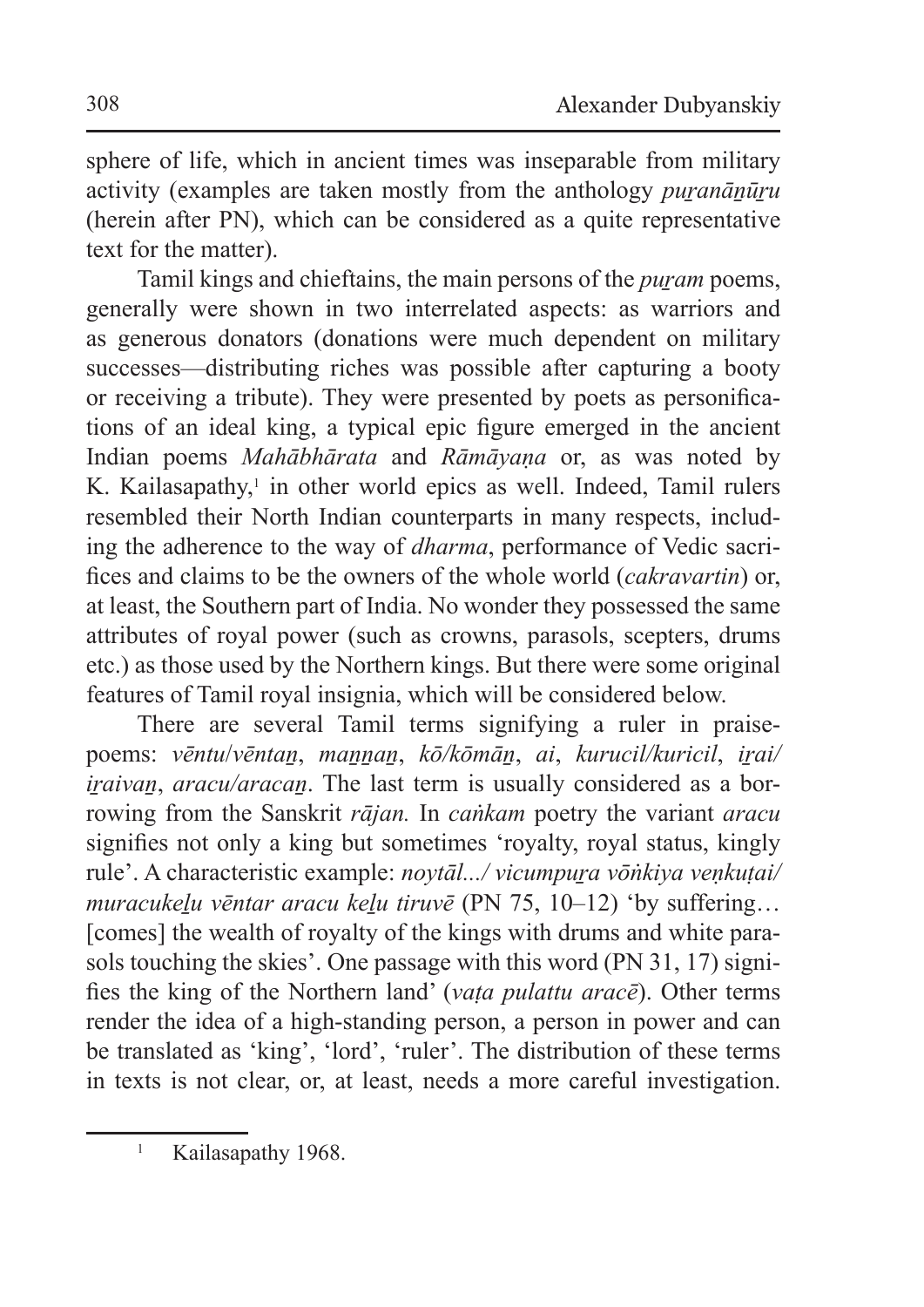Suffice it to say that they are typical of great Tamil kings and of chieftains as well. The most common terms for 'a king' are *vēntu/vēntaṉ* (pl. *vēntar*)—*mannan* (pl. *mannar*). They are used in connection with 'our king' but in some cases signify enemy rulers (for example: for *vēntar* PN 111, 2 and 156, 5, for *maṉṉar* PN 128, 7; 172, 11). In PN 197, 13 the expression *cīrūr mannar*, in the context of the poem, means chieftains (lit. 'kings with small villages'), owners of dry poor lands.

Sometimes kings are addressed with words which stress their dignity, greatness (*tōṉṟal*, *aṇṇal*, *perumāṉ*), sometimes poets call the king *attai*, *entai* ('father') or by terms connecting him with his domains: *vilunīr vēli nātu kilavōn* 'the lord of the country with fenced plots of land where water falls' (PN 13, 13); *kallaka veṟpa* 'oh, lord of mountains of stones' (PN 200, 5); *mutirattuk kiḻava* 'oh, owner of the hill Mutiram' (PN 158, 25); *urantaiyon* '[the owner of] Urantai' (PN 68, 18; 69, 12); *taṇcōḻa nāṭṭup porunaṉ* 'lord of of the cool Cōḻa country' (PN 382, 3).<sup>2</sup> It is worth noting that almost all terms for 'a king' are applied in later religious poetry to gods.

There is a general term in Sanskrit for objects that served astokens of kingship or royal insignia—*rājaliṅgāni* which, perhaps, signified, apart from typical royal belongings, personal weapons, elements of dress and decorations. In the story of Śākuntala from *Mahābhārata*, Duṣyanta, when coming to Kaṇva's *āśrama*, removes his *rājaliṅgāni* (which are not specified, however). Duṣyanta in Kālidāsa's *Abhijñānaśākuntalam*, before entering the *āśrama*, hands over his bow and decorations to the charioteer. The symbolic meaning of such a behavior (which is a generality of ancient Indian literature) is obvious: entering the sacred territory of sages and ascetics, the king withholds his status and power.

No such scenes and no term signifying royal attributes in general are found in Tamil poems, but the existence of the king's special objects, their meaning and functions are revealed in them quite clearly. Interestingly enough, such an important symbol of the kingly power

<sup>&</sup>lt;sup>2</sup> The term *porunan* is discussed in: Dubianski 2000: 51.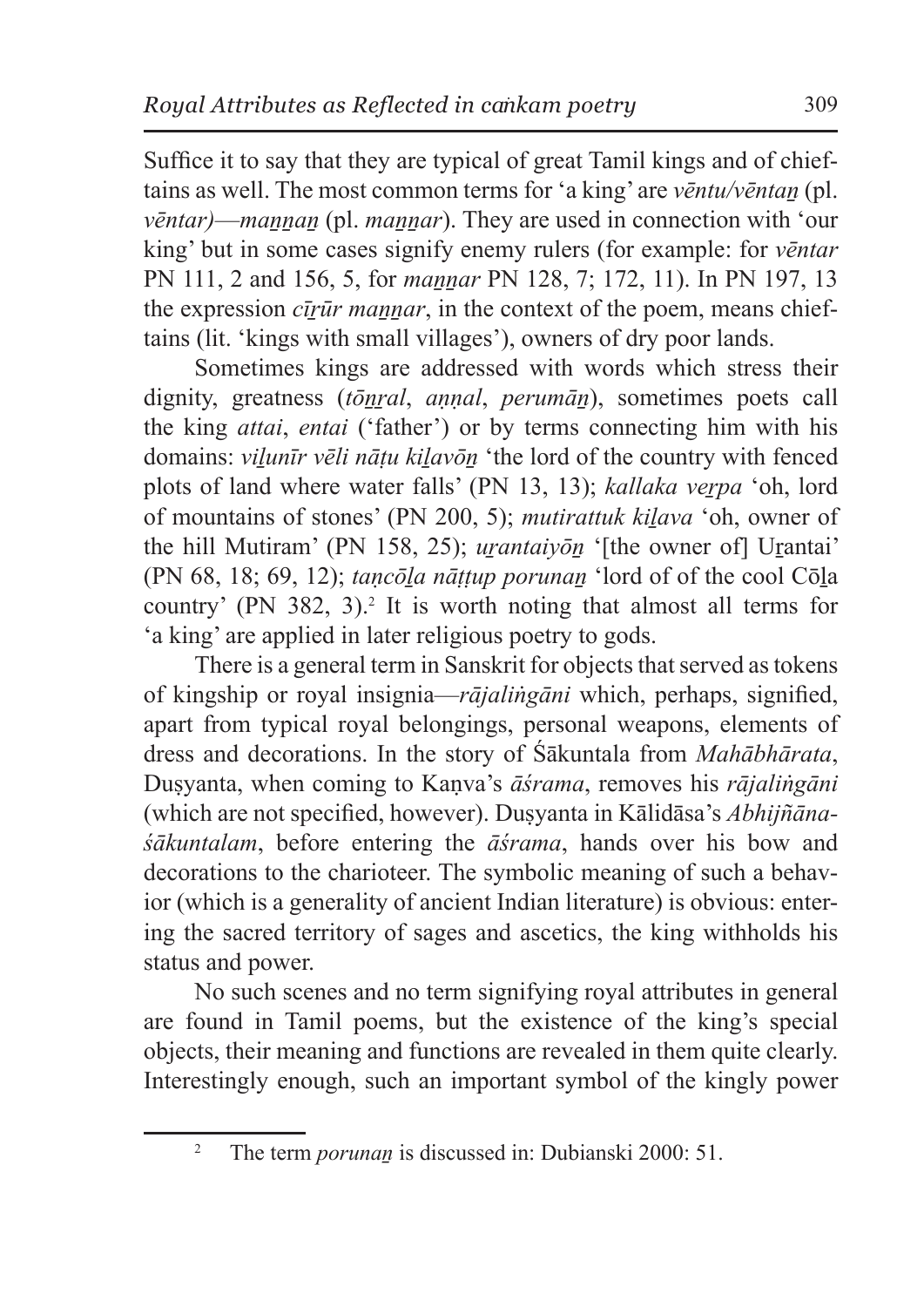as the crown (*muṭi* or *kuṭumi*) is rarely met with and in a specific context: in PN 26, 8, for instance, 'crowned heads' (*muṭittalai*) of enemy kings are parts of a hearth in the war sacrifice; in PN 40, 2–4 it is said that the Cōḻa king makes his feet-anklets of the gold taken from the crowns of the enemies; in the poem *perumpāṇāṟṟuppaṭai* (451) it is stated that Ilantiraiyan, the hero of the poem, possessed 'the quality of victoriously capturing crowns' (*kutumi kollum venrival*). In all these cases, as we see, crowns belong to the enemy and are treated in a humiliating way.

Flags of kings (*koṭi*) are mentioned in a number of poems of PN but they are described in a very general way. They are hoisted on chariots (*koṭittēr* PN 24, 23; 45, 7; 197, 2; 351, 2), on elephants (PN 9, 7; 228, 9), in war camps (PN 69, 9). Once the flag is defined as 'victorious and white' *vicaya veṇkoṭi* (PN 362, 5) and 'shadowing the skies'*vicumpu nilarrum* (PN 9, 7). In PN 175, 6 the Maurya kings are mentioned as *viṇporu neṭuṅkuṭaik koṭittēr mōriyar* 'the Mauryas who are possessors of chariots with flags and the high parasol touching the skies'.

Three most important objects belonging to Tamil kings are mentioned in Tamil *puram* poems regularly: the parasol *(kutai)*, the royal staff (*kōl*) and the drum (*muracu/muracam*). The parasol obviously symbolizes the king's role of the guardian of the world (*kāval veṇkuṭai* 'white parasol of protection' PN 229, 20) and specifically of the king's subjects. It is white and possesses a cooling property, giving shade to the earth and people: *uvavumati uruviṉ ōṅkal veṇkuṭai /nilavukkaṭal varaippin mannaka nilarra* (PN 3, 1–2) 'high white parasol resembling full moon gives shade to the earth up to the borders of the ocean'; vānuraiyum matipōlum/ mālaivenkutai nīlalān/ vānmaruṅkilōr kāp*puranka* (PN 22, 11–12) 'in the shade of the white parasol [decorated] with] garlands, resembling the moon residing in the skies, those who do not posses swords sleep under [its] protection'; *ñāyiru cumanta kōṭutiraḷkoṇmū/ māka vicumpiṉ naṭuvu niṉṟāṅkuk/ kaṇpora viḷaṅkum niṇporu viyaṉkuṭai/ veyilmaṟai koṇṭaṉṟō aṉṟē varuntiya/ kuṭimaṟaip patuvē kūrvēl vaḷava* (PN 35, 17–21) 'does your brightly glowing,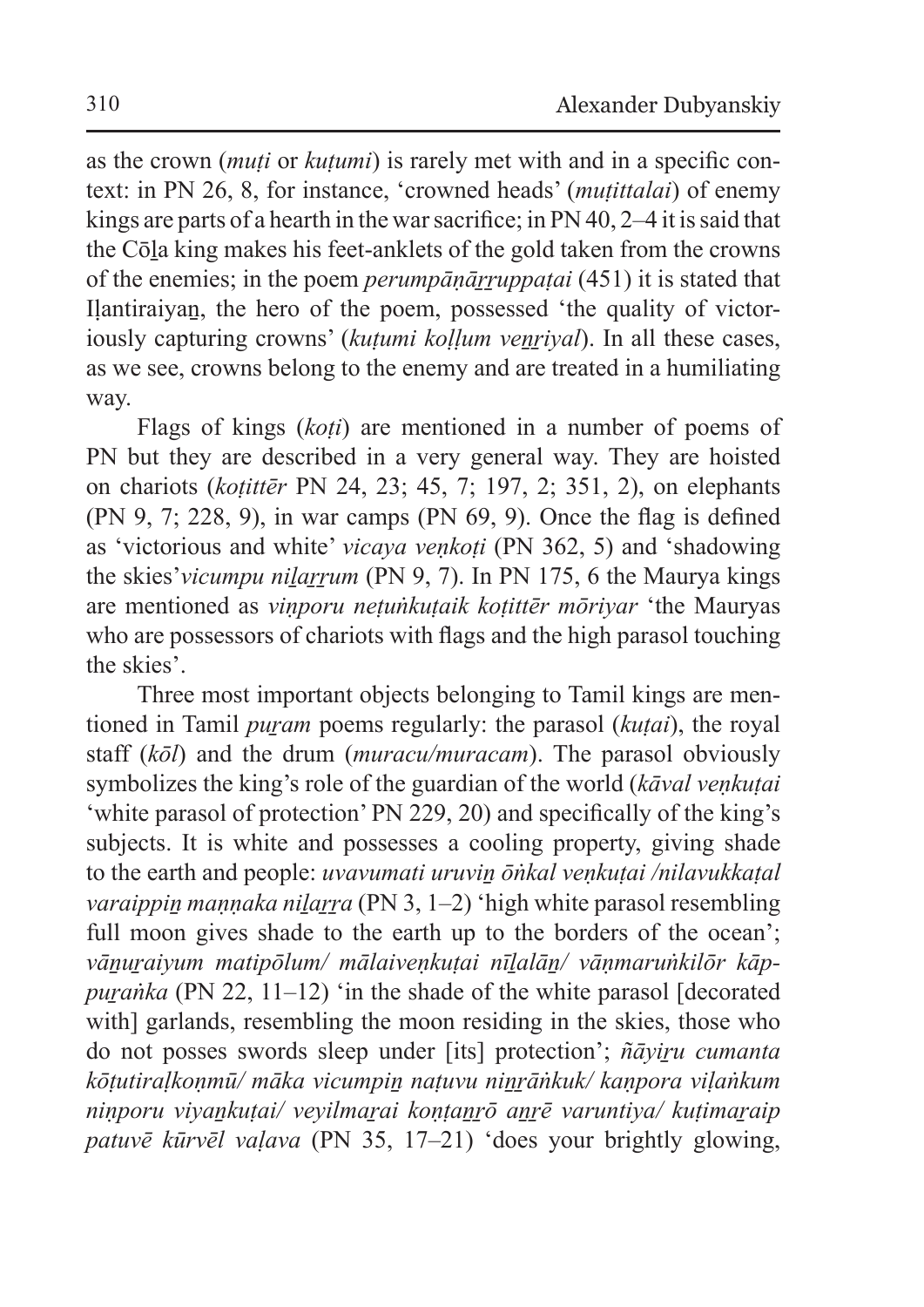spacious, touching skies parasol conceal the heat like the cloud which stands in the middle of the sky bearing the sun on itself? No, it covers suffering people [from misfortunes], oh Valavan with the sharp spear!.'

In PN 60, 11 the poet praises the moon, because it is like the parasol of the patron, concealing heat *(veyil marai)*. The white brightness of the parasol has also an illuminating (*viḷakkum*) property (PN 213, 2). One special feature connected with the parasol is its height: (*ōṅkal veṇkuṭai* PN 3, 1; *nīḷkuṭai* PN 24, 13). No doubt it is its long shaft which counted. That is why the parasol is described as 'rising' (*ōṅkal* PN 3, 1), 'touching heavens' *vicumpura ōṅkiya venkutai* (PN75, 11); *viṇporu neṭuṅkuṭai* (PN175, 6). This detail can be interpreted as a hint at a cosmic dimension of the parasol and it is not a mere chance that in PN 266, 7 the Maurya kings who claimed to be *cakravartins*, the rulers of the world, are mentioned as possessing 'a long parasol touching the sky' (*vāntōy nīlkutai*). It is also possible to see in such descriptions the image of of Indra's *dhvaja*, the staff of his banner, which, sometimes along with his weapon, *vajra*, is understood as the *axis mundi*. Exactly in this connection G. Hart speaks of a symbolism of the cosmic tree.<sup>3</sup> This idea can be accepted, to my mind, with some caution: in the early Tamil poems the cosmic symbolism of the parasol is not developed, though, perhaps, implied. In the poem *cilappatikāram* (herein after CP) however, it comes out rather clearly. In the third chapter, devoted to the first appearance of the danseuse Mātavi on the stage during Indra's festival, there is an episode (CP III. 114–130) with a bamboo staff which was a property of the Cōḻa kings. Previously it served as the shaft of the white royal parasol which was captured by the Cōlas on defeating glorious enemy kings. It was encrusted with nine precious stones and covered with the best gold. It was kept in the palace of the 'king with white protective parasol' (that is Indra' temple) and represented Indra's son Jayanta. Before the performance started, the staff was worshipped, then Mātavi washed it with holy waters brought in a golden pot and decorated it with garlands.

<sup>3</sup> Hart 1975: 18.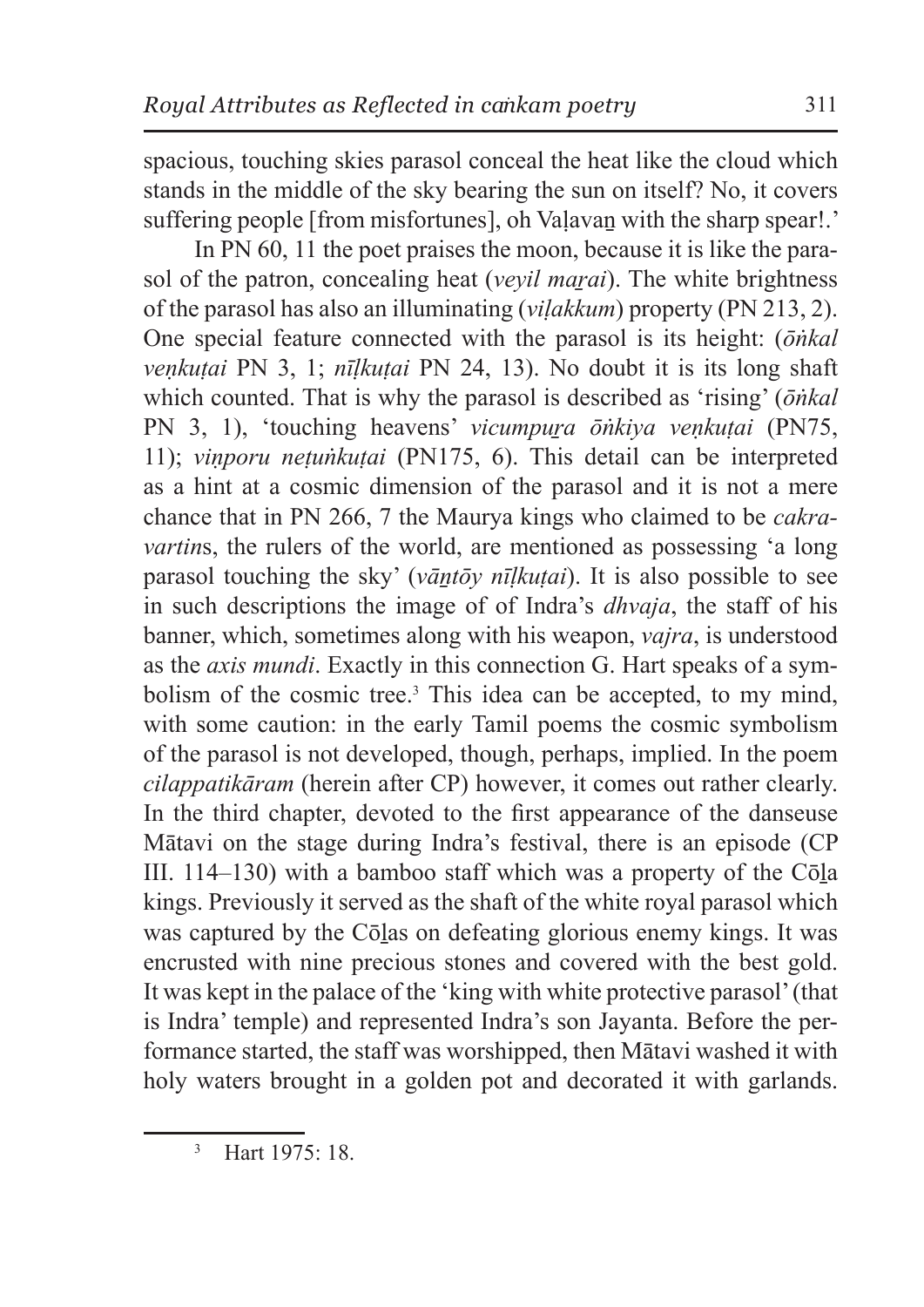Then it was given to the king's elephant, which took it in its trunk, then the king with his advisers made a circumambulation trip around a chariot and the staff was handed over to a poet. After that a ceremonial march in the town (*ūrvalam*, that is *pradakṣiṇa*) was undertaken. The king came to the theatre and the staff was placed, it seems, in front [of the stage] (the text is not quite explicit on that). Many details of this episode resemble the description of the worship of the *jarjara*, a ceremony which took place on the stage of the ancient Indian theatre before the performance started.<sup>4</sup> During this ceremony, which imitated the cosmogonic deed of Indra, the staff, *jarjara*, represented his *dhvaja*  and symbolically the *axis mundi*. No doubt, the bamboo rod described in the episode from CP, previously the shaft of the royal parasol, plays here the same role.

The parasol is an expressive symbol of the king's glory and power and as such it was strictly guarded. A damage to it meant a threat to the king's life and symbolized his defeat or even death. Kūṭalūr kiḻār lamenting the death of his patron enumerates along with 'a star falling from the skies' some other events that play here the role of deathmarks*: maintuṭai yāṉai kaivaittu uṟaṅkavum/ tiṇpiṇi muracaṅ kaṇkiḻin turuḷavum/ kāval veṇkuṭai kālparin tulaṟavum/ kāliyaṟ kalimāk katiyinri vaikavum/ mēlōr ulakam eytinan* 'mighty elephants are sleeping (dead), curving their trunks, strongly bound drums are rolling [on the ground] with torn eyes, the protective white parasol with its shaft broken is worn out, horses with the nature of wind are motionless—he has reached the world of the high ones' (PN 229, 18–22). The parasol always should stand erect and can bend, as one poet put it, only during the ceremonial procession of Śiva around the temple (*mukkaṇ celvar nakarvalam ceyaṟkē* PN 6, 17–18).

There is one more object in the king's possession connected with the notion of uprightness. It is the royal stick, or staff (*kōl*), a kind of a scepter. It was termed *ceṅkōl*, literally 'straight', 'upright' stick (DED 2265). I doubt that it was understood, as G. Hart puts

<sup>4</sup> About the worship of the *jarjara* on the stage, read Kuiper 1976.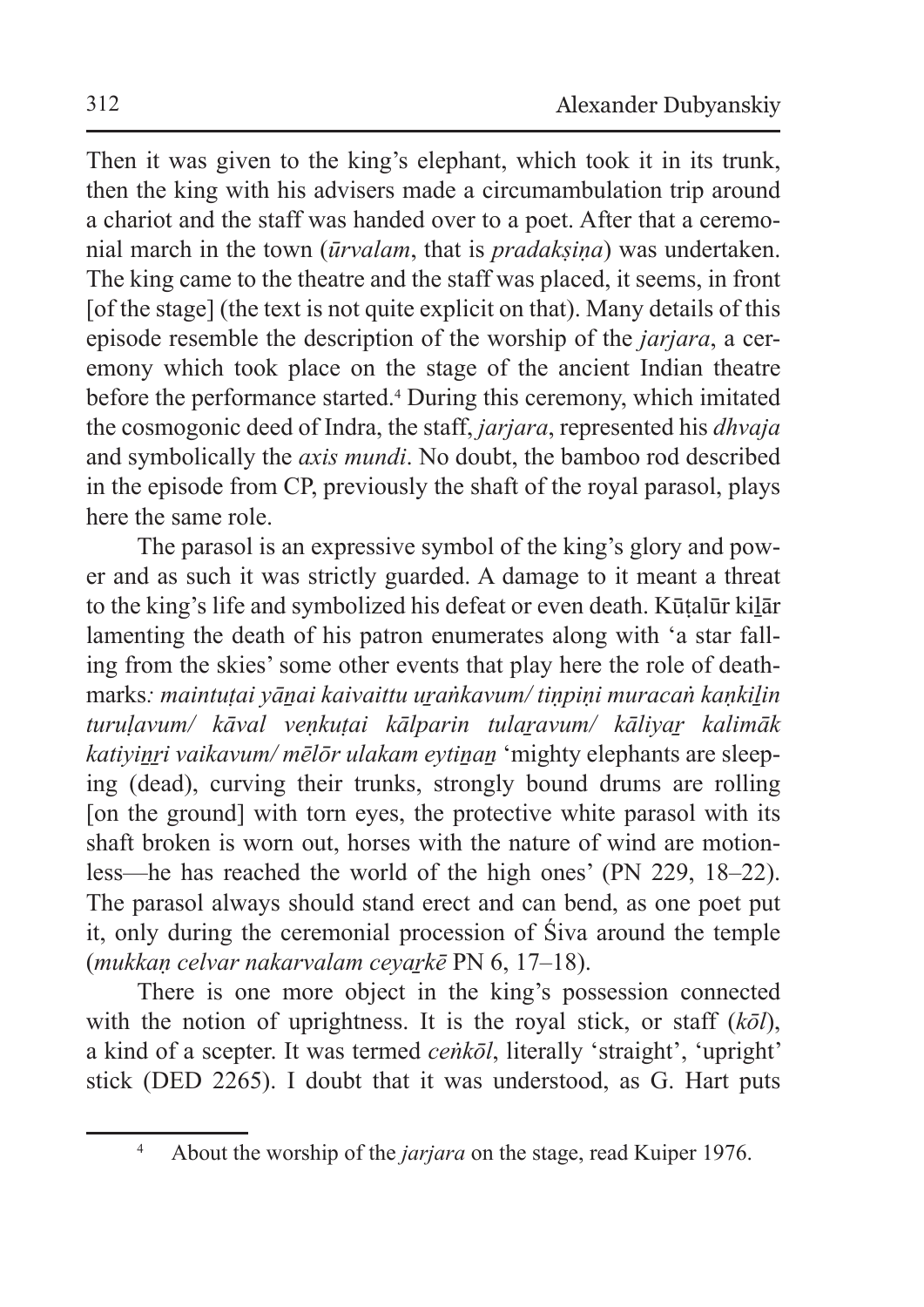it, as a symbol of "the connection between this profane world and the sacred world above".<sup>5</sup> Its characteristics lie more in the sphere of moral attributes. Certainly it was connected with the idea of justice or *dharma* in general (Tam. *aṟam*): *aṟam purintaṉṉa ceṅkōl* '*ceṅkōl*  is like *dharma*'s execution' (PN 35, 14–15), *mānta/ araneri mutarre araciṉ koṟṟam / ataṉāl namareṉa kōl kōṭātu* (PN 55, 11–13) 'the glorious way of *dharma* is the first victory of the king. [Your] *kōl* does nor decline towards 'ours', that is, the king is just in judgment; *aṟavōr pukaḻnta āykōl* 'the exquisite *kōl* praised by those who stay with *dharma*' (PN 221, 3). In PN 230, 4 it is called 'unshakable' (*kalaṅkā*) and the king protects it 'like the tiger protects his tiger-cub' (PN 42, 10–11). The protective property of the stuff itself is stressed by the epithet *taṇ*  'cool' (PN 58, 13), which in a way likens it to the parasol. In some cases, however, when the king swerves from the way of *dharma*, his *cenkōl* becomes *kotunkōl*, that is 'crooked'. The most conspicuous example of such a development is the fate of the Pāntiyan king in CP: when he learnt that Kōvalan was killed in consequence of his fast and unjust order 'the *ceṅkōl* of the [king]-guardian bent, and he fell down' (*kāvalaṉ ceṅkōl vaḷaiya vīḻntaṉaṉ* CP XVI, 216).

Another important symbol of the king's power and authority was represented by a drum called *muracu* (*muracam*). It was a war-drum roaring on the battle-field (PN 288, 4) like thunder (PN 17, 39). It is described as frightening (*urukeḻu* PN 50, 6; *uṭkuvaru* PN 197, 5) for enemies, that is why in PN 3, 3 it is termed *ēma muracu* ('protective drum'). But it is pleasant when beaten within the king's court (*initu muracu iyampa* PN 29, 8) or during auspicious events such as the ceremony of the worship of Indra's staff in CP (described earlier), which was accompanied by the sound of *muracu* along with musical instruments (SP III, 125). The drum was made of wood and covered with the bull-skin, strongly fastened (bounded [with ropes] (*tiṇpiṇi muracam* PN 93, 1; 229, 19; 288, 4); gloriously (that is skillfully) fastened (*vicittu viṇai māṇta... muracam* PN 63, 7). To stress

<sup>5</sup> Hart 1975: 15.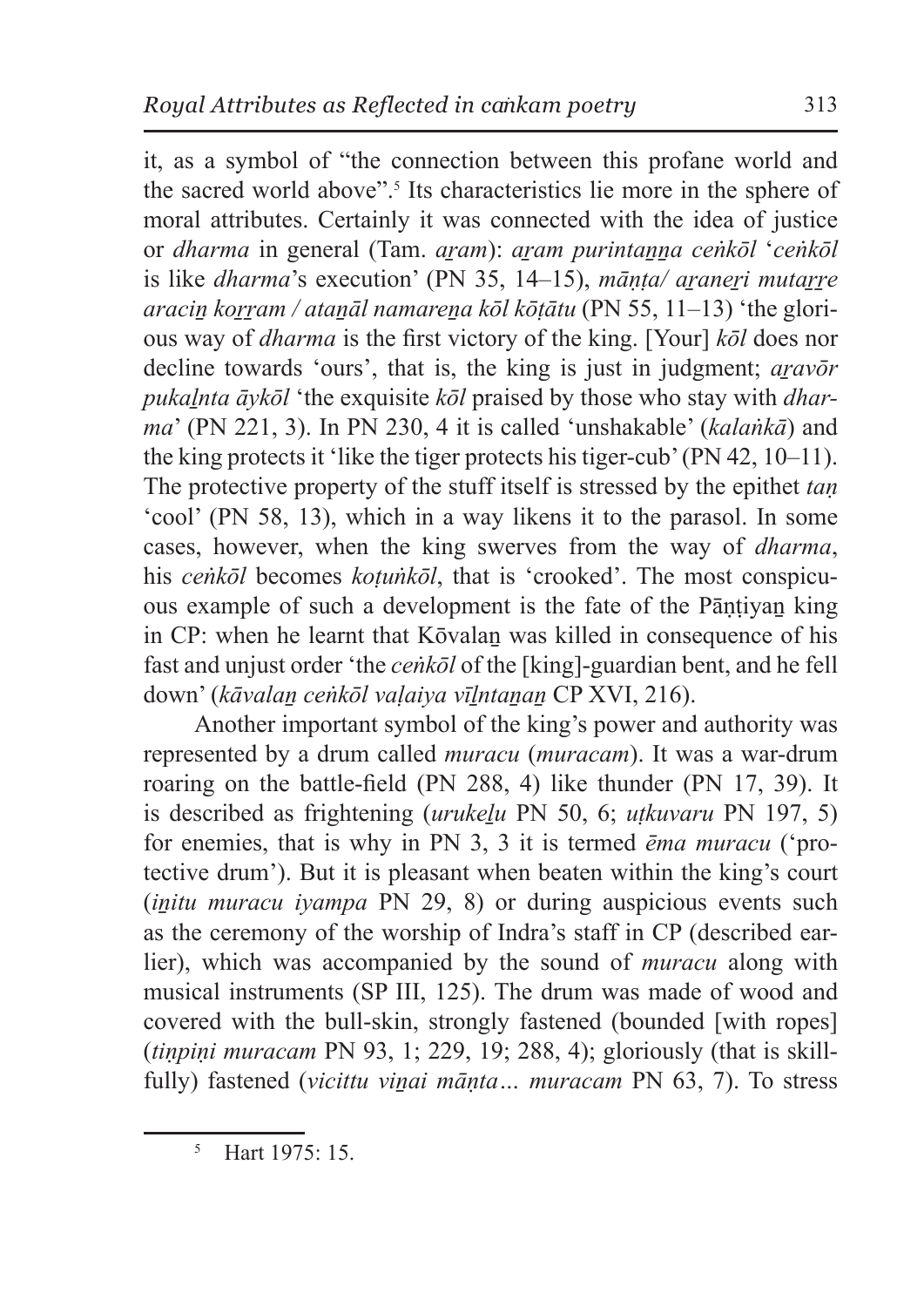martial characteristics of the drum, poets sometimes include an expressive detail: the drum is covered with the skin of the bull which defeated in the fight the other one (PN 288, 2–4), or with the skin of a bull which killed a tiger (*maturaikkāñci* 242). Obviously, it was considered important that these fights took place not long ago, because the skin is covered with hair (*mayirkan muracam*), which means it is fresh (PN 63, 7; also CP V, 91). The drum had an eye (*kaṇ*)—a spot in the center of the surface made of clay (*maṇ*) or special paste (*mārccaṉai*) to make it sound louder.<sup>6</sup> When war-drums were broken on the battlefield, it was said that their eyes were torn (PN 238, 8): *muracam kilintana kanne*.

Old Tamil poetry knows many words (*kiṇai*, *taṇṇumai*, *muḻavu*, *paṟai*, *taṭāri*, *tuṭi*, *toṇṭakam*, *neytal* and others) signifying drums of different size, forms and functions. They were used by different people (by praise-singers and performers, for instance), for different occasions and social events, during rituals, festivals, ceremonies. But the problem of their usage lies beyond the scope of this paper. Suffice it to say that the drum *muracu* occupies a special place in the row. It belonged to the king, it was his, so to say, personal drum, the sacred symbol of his sovereignty, which is reflected in such passages as: PN 73, 7 *muracukeḻu tāyam* 'the right of heirdom connected with *muracu*', or PN 75, 12 *muracukeḻu vēndar* 'kings connected with *muracu*'. In PN 58, 12–13 a Pāṇṭiyaṉ king is addressed as*imiḻkural muracam mūṉṟuṭan āḷum/…vēntē* 'oh, king… who rules with tree noisy-voiced drums.' It means that the king is a ruler of the three great Tamil kingdoms. It goes without saying that if the king's drum was captured (PN 26, 7) or broken in a battle, it was a catastrophic event signifying the king's defeat in the battle (*maṟappōr vēntar/ tāmāyn taṉarē*, *kuṭai tuḷaṅ kiṉavē*, *uraicāl cirappin muracolin tanavē* PN 62, 7–9) 'the kings of heroic war died, the parasols are broken, the drums of famous glory perished'.

<sup>6</sup> It seems that other drums, or, at least, some of them also had 'eyes'. PN 15, 24 mentions a small drum *mulavu* belonging to a woman-singer, 'richly [covered with] clay' (*maṇ kaṉai muḻavu*); or: PN 397,10: 'big *kiṇai* with the clear eye' (*teṇkaṇ mākkiṇai*).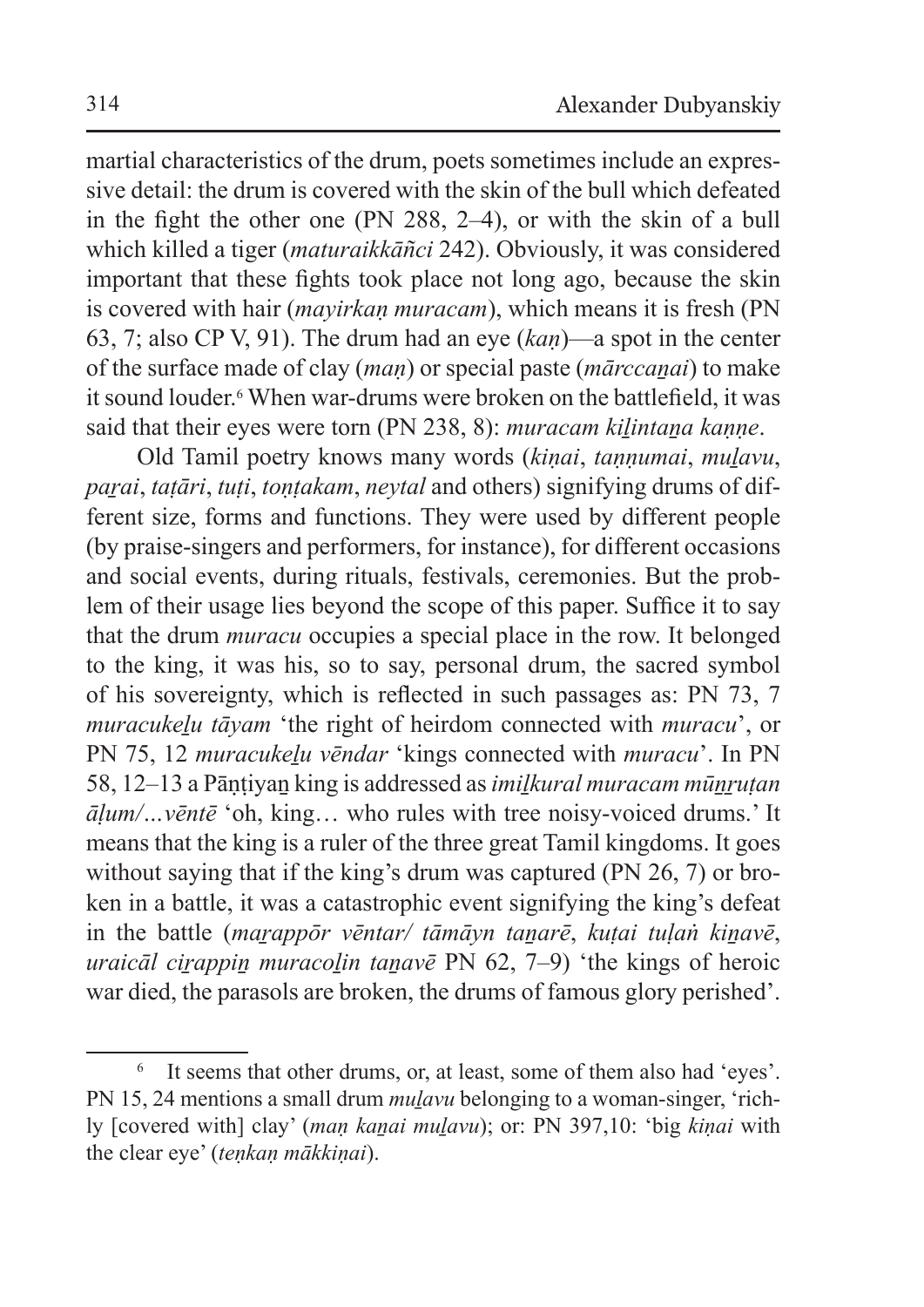The king's drum was certainly a sacred object and even sacrifices were made to it: *paliperu muracam* PN 362, 3: 362, 5; *patirruppattu* (Pati) 17, 56. Its high status is well expressed in the poem PN 50. Apoet describes an event that happened to him when he involuntarily polluted the king's drum by sleeping on its cot (the drum was taken for ceremonial washing). Actually the poem's main aim is to stress the generosity of the king and the sacred status of the poet himself but the symbolical value of the drum also stands out quite clearly: the poet committed a fault that deserved the capital punishment.

PN 50

*mācaṟa vicitta vāṟpuṟu vaḷpiṉ maipaṭu maruṅkul poliya maññai olineṭum pīli oṇpoṟi maṇittār polaṅkuḻai uḻiñaiyoṭu poliyac cūṭṭik kuruti vēṭkai yurukeḻu muracam maṇṇi vārā aḷavai eṇṇey nuraimukan taṉṉa meṉpūñ cēkkai aṟiyā tēṟiya eṉṉait teṟuvara irupāṟ paṭukkuniṉ vāḷvā yoḻittatai atūuñ cālum naṟṟatimiḻ muḻu taṟital ataṉoṭu mamaiyā taṇuka vantuniṉ mataṉuṭai muḻavuttōl ōccit taṇṇeṉa vīci yōyē viyaliṭaṅ kamaḻa ivaṇicai yuṭaiyōrk kalla tavaṇa tuyarnilai yulakat tuṟaiyu ḷiṉmai viḷaṅkak kēṭṭa māṟukol valampaṭu kurucinī yīṅkitu ceyalē*

Before it was brought back from bathing, The frightening, thirsting for blood Drum which was decorated with golden shoots of uliñai, The garland of sapphire and luxurious Peacock feathers with bright spots, So that would flourish its dark sides With belts flawlessly fastened, I climbed up on its cot, covered with flowers And as soft as the oil with the scum removed, You halted your sword cutting in two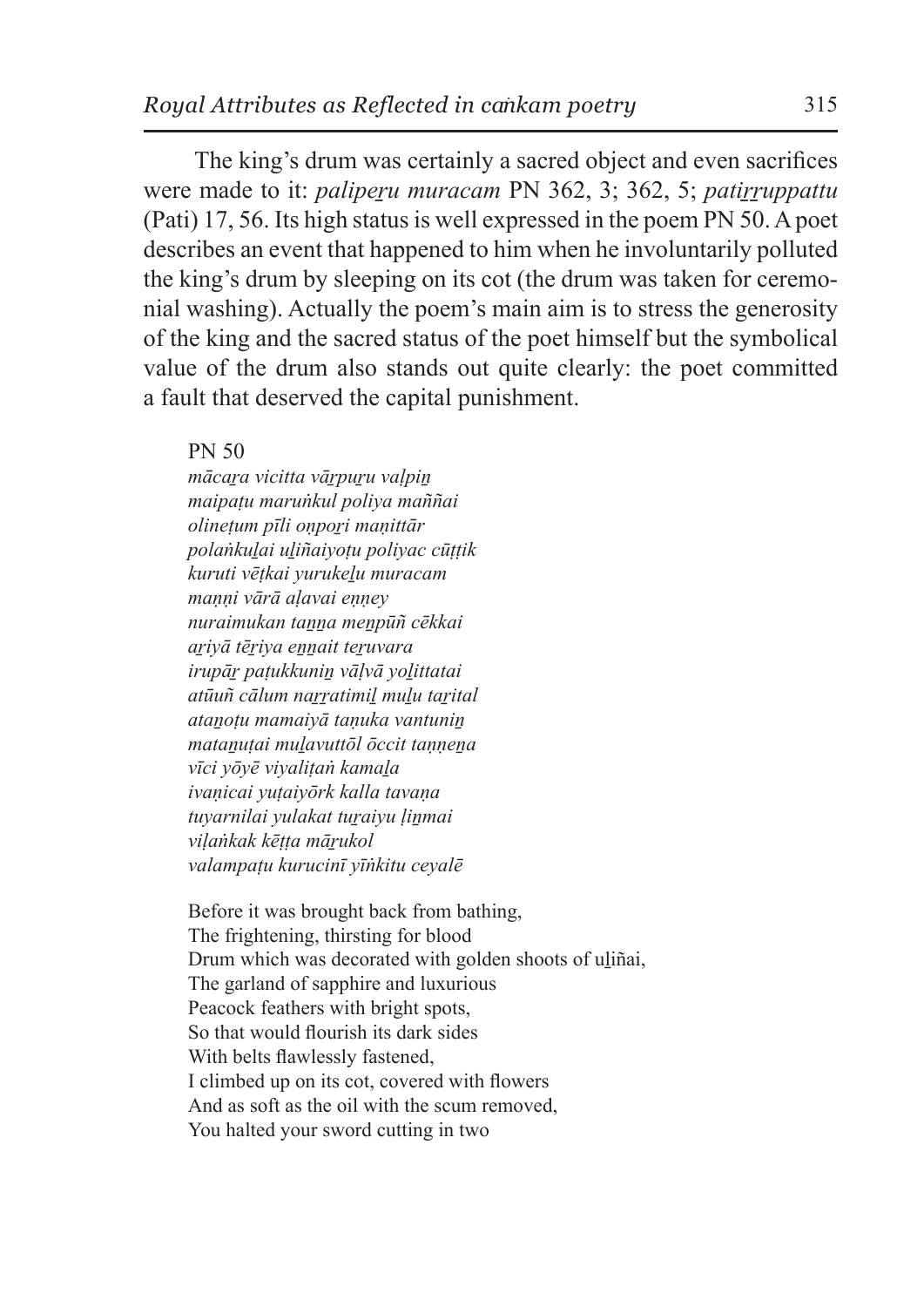Which was going to crush me, ignorant. This alone was enough for the whole [land] of fine Tamil to know! But you did not stop at that! You approached me and raised your strong arm Resembling the muḻavu-drum And rocked it to make me cool. Was it done because you have clearly heard That there is no place in the high yonder world But for those who gained fame spreading far and wide In this world, oh victorious ruler?

One more interesting detail in this poem can be pointed out in connection with the military function of the drum. In addition to the passage *kuruti vētkai urukelu muracam* ('the frightening drum thirsting for blood' PN 50, 5), it issaid that the drum is decorated with golden shoots of *uliñai* (PN 50, 4), the plant which, as I suggested elsewhere,<sup>7</sup> is associated with Korravai, the goddess of war and victory in the ancient Tamil society. This detail in the context of this poem looks very expressive and meaningful and reflects, among other things, a more general habit of using plants as symbolic signs. Tamil kings themselves also had symbolical ties with plants which served as their individual emblems. They were represented by chaplets (*kaṇṇi*), a kind of natural crowns, made of flowers and shoots of these plants. Thus, the Cōḻa king wore the chaplet made of *ār,* or *ātti* (ebony tree, *Bauhinia tomentosa*), Pāṇṭiyaṉ—of margosa (*vēmpu*, *Azadirachta indica*), Cēra—of palmyra (*panai*, *pōntai*). The same plants also were used for emblematic garlands. When poet Kōvūr kiḻār tried to reconcile two members of the Cōḻa family, he used exactly this symbolism when addressing one of them (PN 45):

*irumpaṉai veṇṭōṭu malaintōṉ allaṉ karuñciṉai vēmpiṉ teriyalōṉ allaṉ niṉṉa kaṇṇiyu mārmiṭain taṉṟē niṉṉoṭu poruvōṉ kaṇṇiyu marmiṭain taṉṟē oruvīr tōṟpiṉun tōṟpatuṅ kuṭiyē*

<sup>7</sup> Dubianski 2002: 30.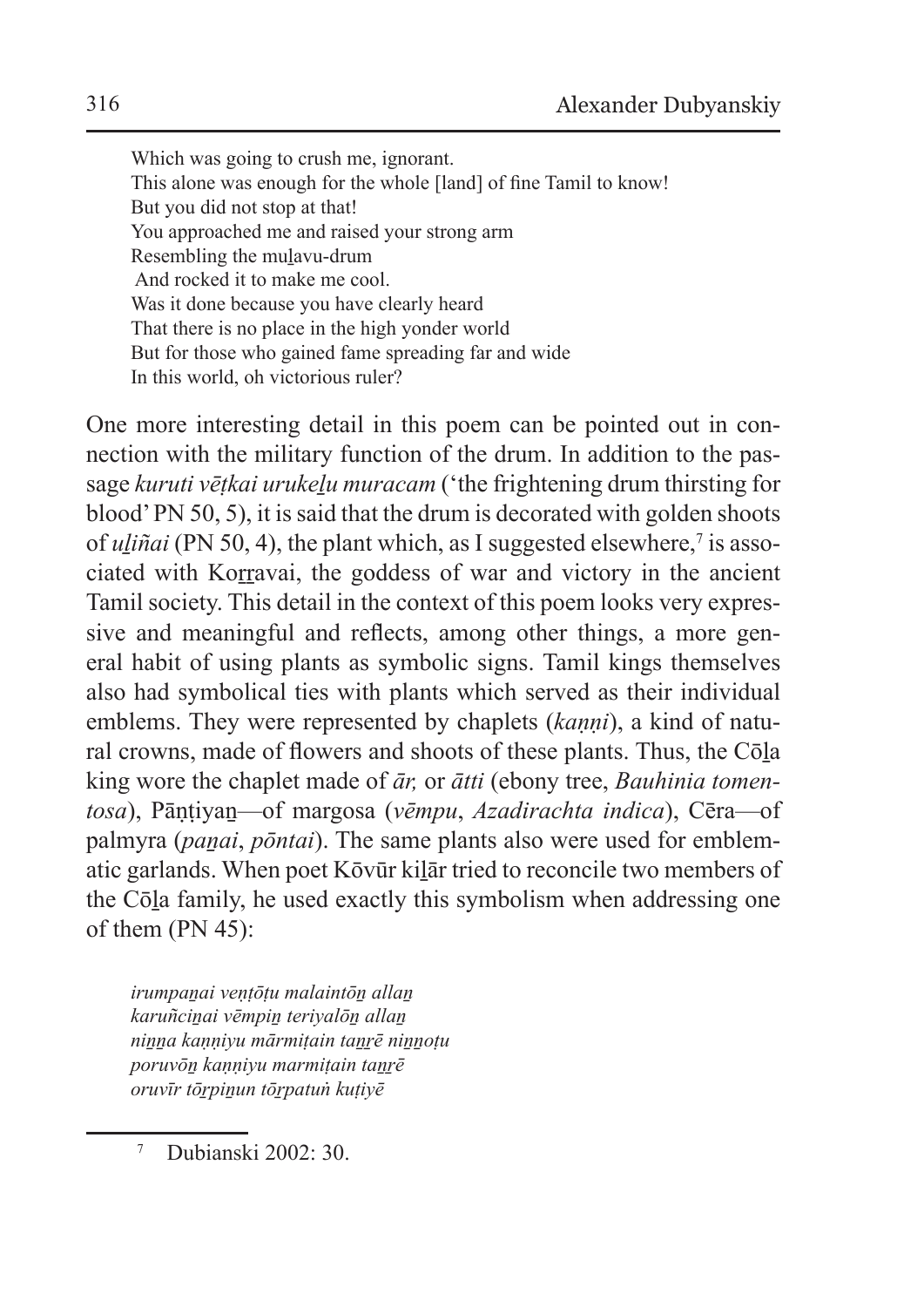*iruvīr vēṟa li yaṟkaiyu maṉṟē ataṉāṟ kuṭipporu ḷaṉṟunum ceyti koṭittēr nummō raṉṉa vēntarkku meymmali uvakai ceyyumiv vikalē.*

He is not the one who wears white leaves of the dark palmyra, He is not the one who wears a garland made of margosa with dark branches, Your chaplet is of *ār*, the chaplet of the one Who will fight with you is also of *ār*. If any of you is defeated your clan will suffer defeat; The victory of both of you is against nature. So, What you are doing is not a family matter. [But] to the kings who owns chariots with banners like you Gives a hair-raising joy your fight!

Sometimes chaplets were made of a mixture of flowers. PN 76, 4–6 mentions 'tight honey-leaking chaplet of bright shoots of dark branches of margosa interwoven with long liana-shoots of *uḻiñai*' (*vēmpiṉ mācciṉai yoṇṭaḷir/neṭuṅkoṭi yuḻiñaip pavaroṭu mitaintu/cerivat toṭutta tēmpāy kaṇṇi*). The unity of the emblematic plant of the Pāṇṭiyaṉ dynasty with the plant connected with Korravai stresses the military glory of the king. The chaplet of Atiyamāṉ Neṭumāṉ Añci made of *pōntai* (another name for palmyra), *vetci* and *vēṅkai*, also had a symbolical meaning. Palmyra, the plant of Cēra kings, indicates that this chieftain belonged to Cēra's royal lineage. Golden-red flowers of *vēṅkai* and red flowers of *veṭci* (*Scarlet ixora*) belong to the god Murukaṉ, who was a paragon of martial valor. Besides, in the Tamil system of military symbolism chaplets and garlands made of *veṭci* signified a cattle-lifting raid which was a prelude to war. Other small chieftains also wore chaplets of their own. For instance, Kumaṇaṉ's chaplet was made of *kūviḷam* (*Aegle marmelos*, PN 158, 9), Aṇṭiraṉ's—of *vaḻai* (*Calophyllum longifolium*, PN 131, 2),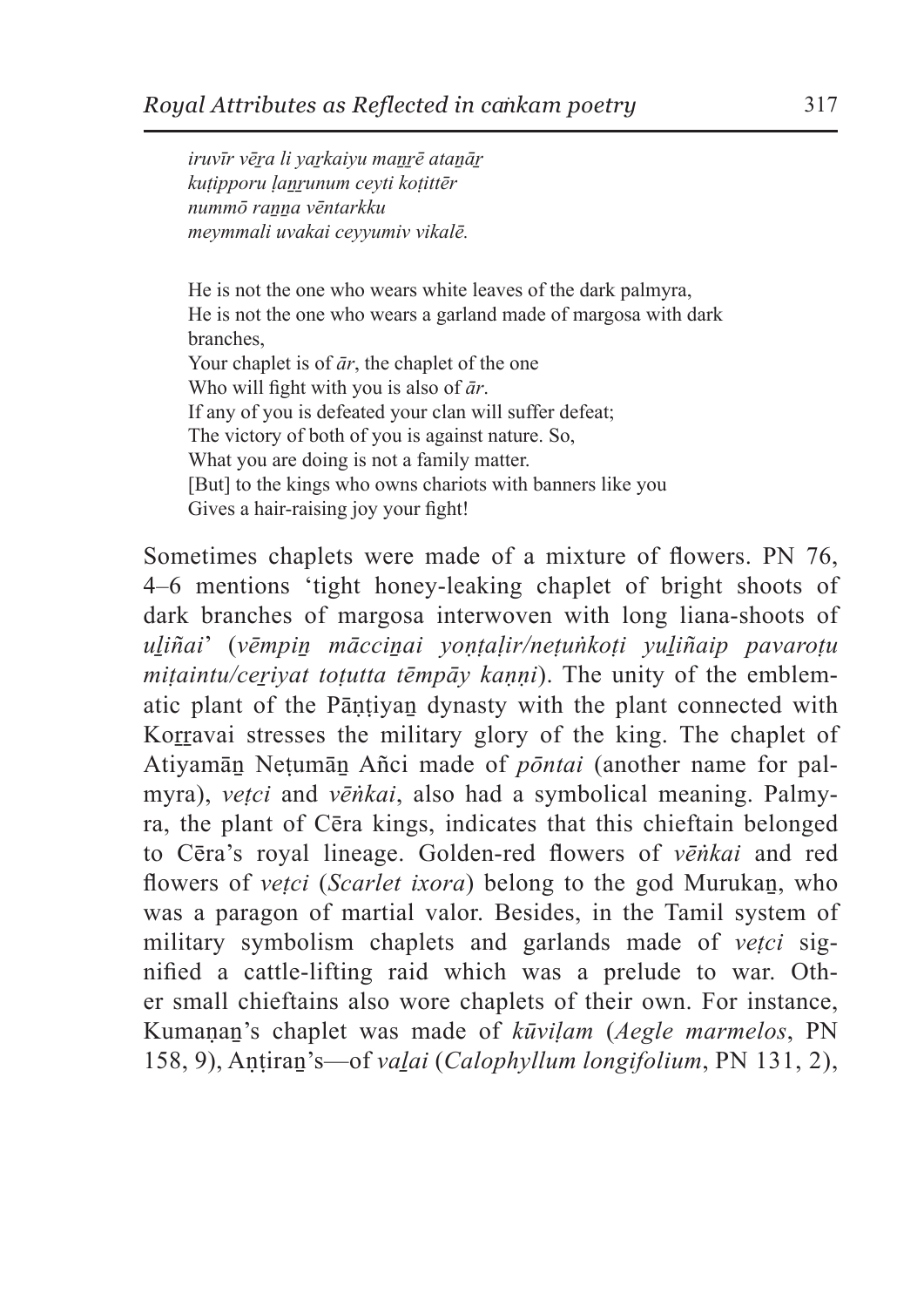Eḻiṉi's—of *vēṅkai* (*Pterocarpus bilobus*, PN 168, 15).<sup>8</sup> Chaplets made of plants certainly expressed the idea of a life-energy and it is no surprise that poets intending to wish the king a long life sometimes addressed their wishes to his chaplets: *vāḻkaniṉ kaṇṇi* 'long live your chaplet!' (PN 198, 11), *vāḻka avaṉ kaṇṇi* 'long live his chaplet!' (PN 77, 6). Some poets resorted to more refined forms of praising (PN 6, 21–22): 'let your chaplet, oh, Lord, wither only in the aromatic smoke from the fire which burns the country of your enemies!' (*vāṭuka viṟaivaniṉ kaṇṇi yoṉṉār/nāṭucuṭu kamaḻpukai eritta lāṉē*).

Another important symbol of royalty connected with the world of plants is the so-called king's 'guarded tree' (*kaṭimaram*, *kāvalmaram*), or 'tutelary tree' as G. Hart puts it (Hart 1975: 16). Again he sees a cosmic symbolism in it: "The function of the king's tree was to represent the cosmic tree, joining heaven and earth" (Hart 1975: 17). Unfortunately, there is no textual proof for this interpretation. Certainly it had a connection with the king's life to an even greater degree than his emblematic flower. Presumably the tree itself was believed to contain and to protect the king's life energy (the term may be interpreted both ways: the guarded tree and the tree which guards). Anyway, it was carefully protected, especially in times of war because enemy kings tried to cut down or destroy tutelary trees of their counterparts: 'in every village the grove [appears] with uprooted guarded trees' (*ūrtorum katimaran tulaṅkiya kāvu* PN 23, 9). Moreover, there was a habit of manufacturing kings' drums out of the wood of such trees (Pati 11, 12–14; 17, 5). No doubt its meaning was to suppress the enemy king's energy and, perhaps, in a magical way to appropriate

<sup>&</sup>lt;sup>8</sup> The symbolical importance of plants is stressed by the fact that they were used by members of some communities who wanted to express their ties with a certain god. Thus, the mountain hunters (*kuravar* or *vēttuvar*) who worshipped Murukaṉ wore chaplets made of *kāntaḷ* (*Gloriosa superba*), the red color of its flower is mythologically connected with the god. The shepherds of the land of pastures (*mullai* region) made chaplets of the jasmine *mullai,* the most characteristic flower of the region reigned over by Māl/Māyōṉ.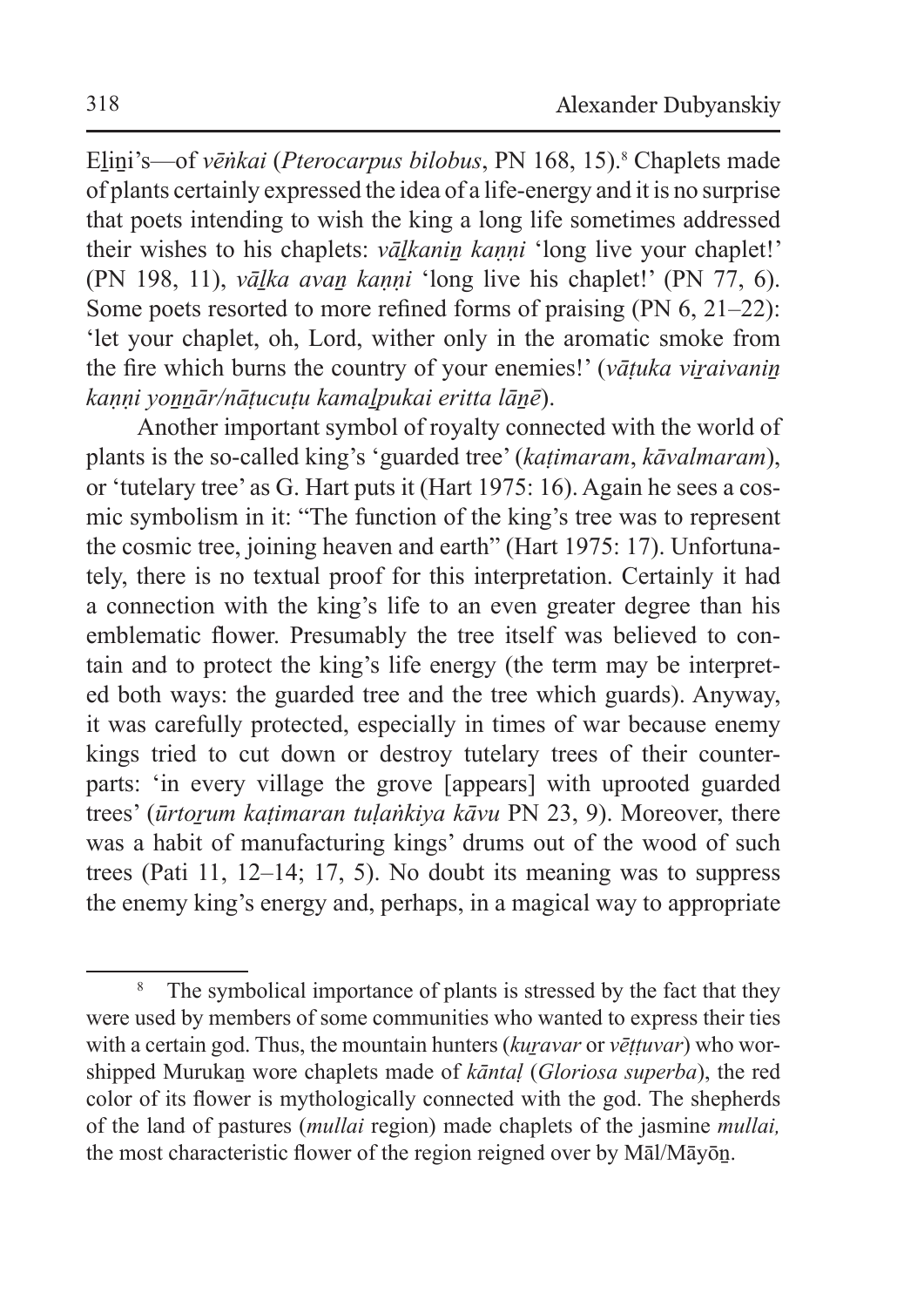it. The intention to degrade the enemy also could be added to that, and victorious kings sometimes tied their elephants or other animals to the enemy's guarded trees (Pati 33, 3). In PN 7, 10–11, the poet develops this idea into a kind of joke or, rather, mockery at the defeated king and gives his patron, a Pāṇṭiyaṉ king a piece of advice: 'do not fell the guarded tree, otherwise it won't do for your big good elephant as a pole' (*kaṭimaran taṭita lōmpuniṉ/ neṭunal yānaik kantāṟ ṟāvē*)*.*  Interestingly, there are cases when tying the elephant to a tree had the same meaning in a different context, outside military actions. A story of a poet Peruñcittiraṉār who came to a chieftain Veḷimāṉ to praise him in his song and to receive gifts shows this well. When the poet came to him, the chieftain was inattentive and not generous. The poet insulted by such a neglect went to some other chieftain Kumanan where he was given an elephant as a gift. He came back to Veḷimāṉ, tied the elephant to his guarded tree and sang a small poem (PN 162):

*iravalar puravalai nīyu mallai puravala riravalark killaiyu mallar iravala ruṇmaiyuṅ kāṇiṉi yiravalark kīvōr uṇmaiyuṅ kāṇiṉi niṉṉūrk kaṭimaram varuntat tantiyām piṇitta neṭunal yāṉai emparicil kaṭumāṉ ṟōṉṟal celval yāṉē*

You are not a benefactor for those in need, But it is not so that benefactors are lacking for those in need. There are those in need—look now! And for those in need There are those who give—look now! In your town I made your guarded tree suffer. The big good elephant, Tied to it by us is our gift, oh, the chief with strong horses! I am leaving.

It may be assumed that 'guarded trees' gave branches and flowers for kings' emblematic chaplets and garlands. PN 76, 4 and PN 79, 2 devoted to a Pāntiyan king inform us that they were made of *manra vēmpu*, that is, of branches of margosa-tree which grew in *maṉṟam*. This word usually signifies 'a place for assembly' in a village. In this case it could be a place somehow connected with the king's court. Anyway the tree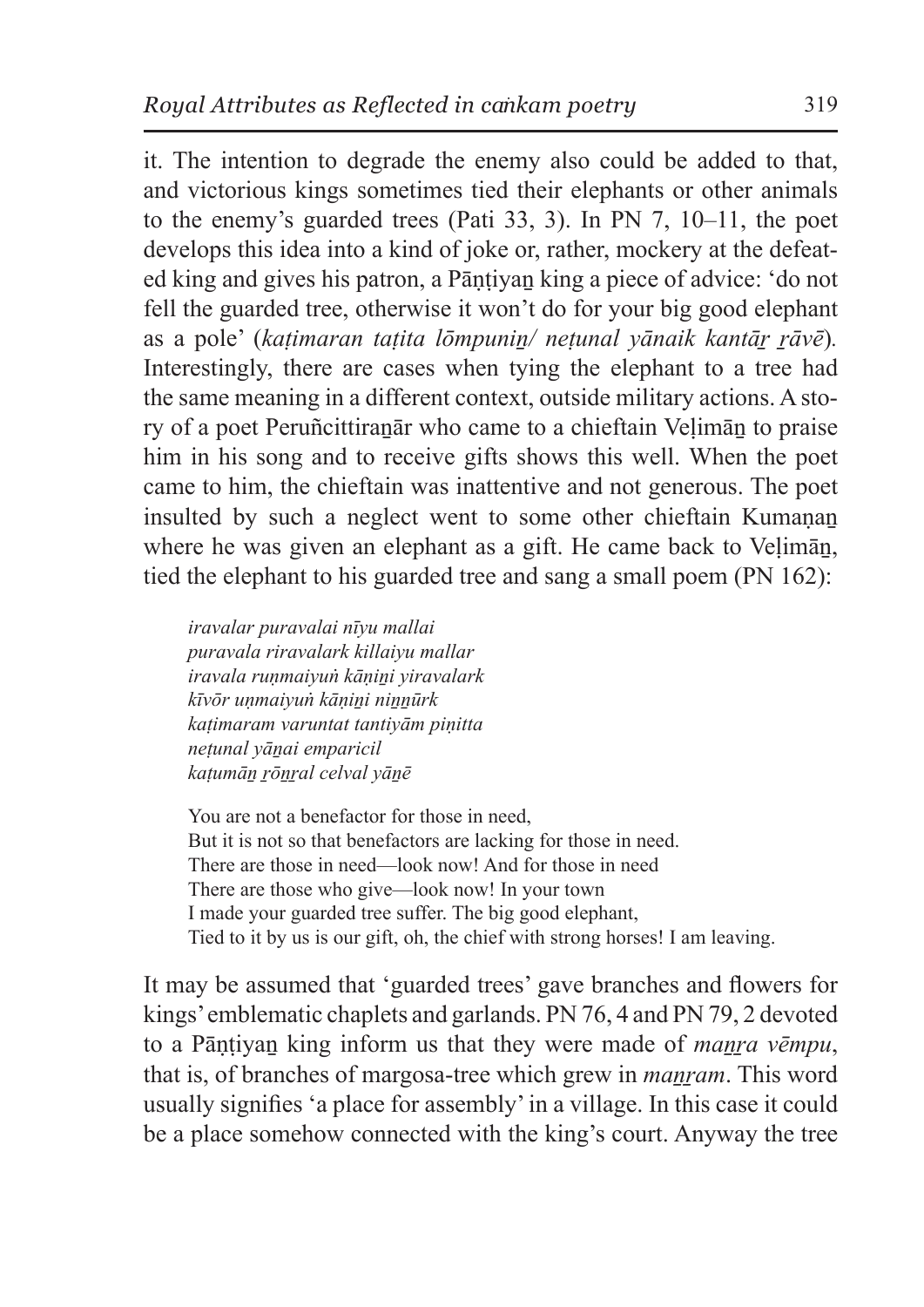is specially marked here and could well be the particular 'guarded tree' of the king. So, the 'guarded trees' of three great Tamil kings were trees mentioned earlier in connection with their chaplets. Chieftains also had their trees. For instance, Titiyaṉ's tree was *puṉṉai* (*Calophyllum inophyllum*) what is mentioned in *akanānūru* 45, 9–11, Nannan's—mango tree (*kuṟuntokai* 73, 2–3), Pāri was associated with the jasmine *mullai* (*Jasminum trichotomum*) etc.

It is known that chaplets and garlands made of branches and flowers of certain plants were used in war as signs of this or that military action or a stage of war<sup>9</sup> and as such, they, strictly speaking, were not royal signs, the king shared these symbolic decorations with the soldiers of his army. The same can be said about the king's weapons. Tamil kings and chieftains were described as possessors of a sword, a lance or a bow, but they were not formal tokens of a royal status and had no individual characteristics (and no names as it was in the case of the weapons of gods or epic heroes). It was also a natural prerogative of kings to have war-elephants, chariots and a big army in general.<sup>10</sup> However, in poetry these weapons, their power and kings' skill in handling them were objects of praise and in a way became connected with their owners more tightly. Appearing in poems as details characterizing the hero and his attributes, they usually constituted formulaic expressions, which were a common stock for poets and were applied to different persons. But in some cases poets demonstrated a desire to single out this or that object and to treat it as a pretext for a poetic play. Of course, the aim of praising a person was well preserved but another aim—to show the poet's artistic skill, his wit in creating an unusual and interesting image—definitely stood out. For instance, the poet Ᾱvūr mūlaṅ kiḻār, praising a Cōḻa ruler, addresses him 'Oh, king with

<sup>9</sup> Zvelebil 1973: 104–105.

<sup>&</sup>lt;sup>10</sup> It is worth noting that great Tamil kings had an army consisting of traditional Indian four divisions. In PN 4, for instance, they are clearly represented as *vāḷ* (a sword, a weapon of foot-soldiers), *mā* (horses), *kaḷiṟu* (elephants), *tēr* (chariots).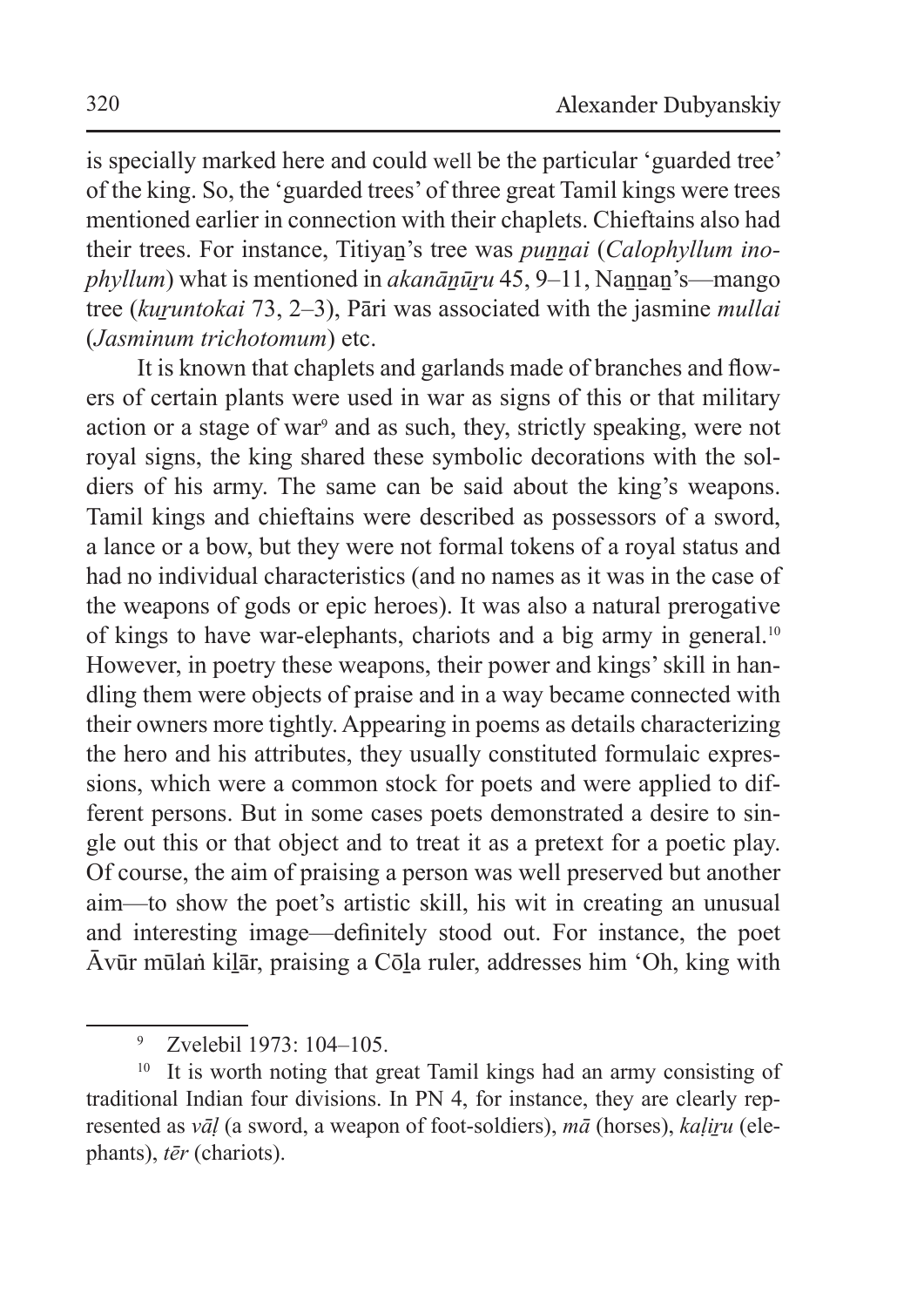a vast army'*viyan rānai viral vēntē* (PN 38, 3). But Ālattūr kilār, speaking of the Cōḻa king's army, is not satisfied with such a cliché and comes up with a rather curious artistic device in order to show the size of the army. When soldiers are on a march 'Those who are in the first rows eat sweet pulp of the unripe palmyra-palm's fruits; those who are in the middle taste fresh fruits; those who are in the last rows consume fried roots [of the palms].'(*talaivōr nuṅkin tīñcōru micaiva*/ *itaivōr paḻattiṉ paiṅkaṉi māntak/ kaṭaiyōr… cuṭukiḻaṅku nukara* PN 225, 1–3). One more example touches upon another object—the king's lance (*vēl)*—that poets mention quite often in cliché expressions describing kings and chieftains as having 'many lances' (*palvēl*), 'strong lances' (*val vēl*), 'excellent lances' (*vāy vēl*), 'sharp-pointed' (*vainuti*) etc.<sup>11</sup> But there are poems where there is a tendency to use more complicated images, more refined poetic constructions<sup>12</sup>. A woman-poet, Auvaiyār, was devoted to a chieftain Atiyamān Netumān Añci, who once requested her to visit one neighboring chieftain Tontaimān. The latter decided to boast of his well cared-for armory. Auvaiyār invented a way to be polite to the host and at the same time to mock him and to glorify her patron. Her speech is reproduced in her poem PN 95:

*ivvē pīli yaṇintu mālai cūṭṭik kaṇṭira ṇōṉkāḻ tiruttiney yaṇintu kaṭiyuṭaiya viyaṉaka ravvē yavvē pakaivark kuttik kōṭunuti citaintu koṟṟuṟaik kuṟṟila mātō veṉṟum uṇṭāyir pataṅkoṭut tillāyi ṉuṭaṉuṇṇum illō rokkaṟ ṟalaivaṉ aṇṇaleṅ kōmāṉ vainnuti vēlē*

These, bedecked with peacock-feathers, decorated with garlands, With their strong and thick shafts smeared with oil, Are in spacious, well-protected room; those— With their curved points blunted

<sup>&</sup>lt;sup>11</sup> For other examples see Kailasapathy 1968: 158–159.

<sup>12</sup> See: Dubyanskiy 2007: 98–106.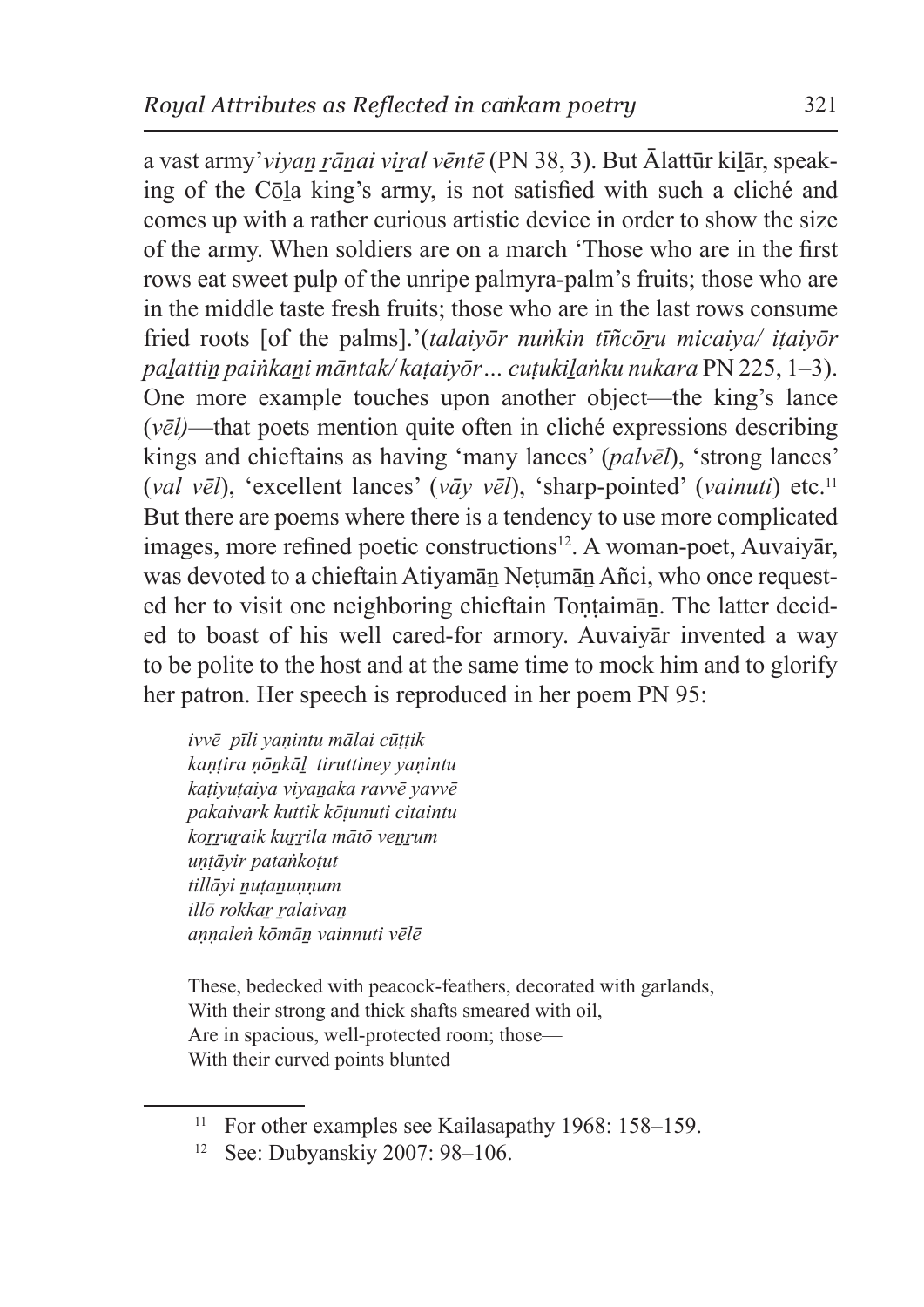Because they pierced enemies, They are always at the blacksmith's shed. When there is [food], he gives much, If there is not, he eats with all, He, the chief of the relatives who are in need. Those belong to him, to our great king, Sharp-pointed spears.

The royal attributes described in the paper constitute important and, we may state, canonic features of the image of an ideal ruler. A poet can introduce into his praise-poem, depending on its volume, a number or just one of them, with the idea that the possession of such attributes is a privilege and a merit of a king. The description of them is usually short and consists of epithets expressing positive qualities (strong, high, beautiful etc.). But within the corpus of texts, we can detect a process of a certain development from just naming the attributes to more complex poetical images, where a taken object becomes the field of an artistic play in which poets try to demonstrate their skill, imagination and wit. The poem of Auvaiyār quoted above is a good example of this. The spears are taken here by the author not as just an attribute of the king but as the main theme of the poem. Moreover, there is a certain touch of individuality in connection with them ("the spears of Atiyamāṉ"). The artistic skill of the poetess is seen not only in the device of a contrastive parallelism (the used, broken and, consequently, heroic spears of Atiyamāṉ versus the neat, protected but idle spears of Toṇṭaimāṉ). She constructs her poem syntactically in such a way that the clue-word 'spears' (*vēl*) finds its place at the very end of the poem. Such a technique of 'a clue word' reminds us of a kind of an intellectual riddle characteristic of Sanskrit verses of the *muktaka* type and can be considered as one of the points where Tamil and Sanskrit poetic traditions meet, which needs further investigation.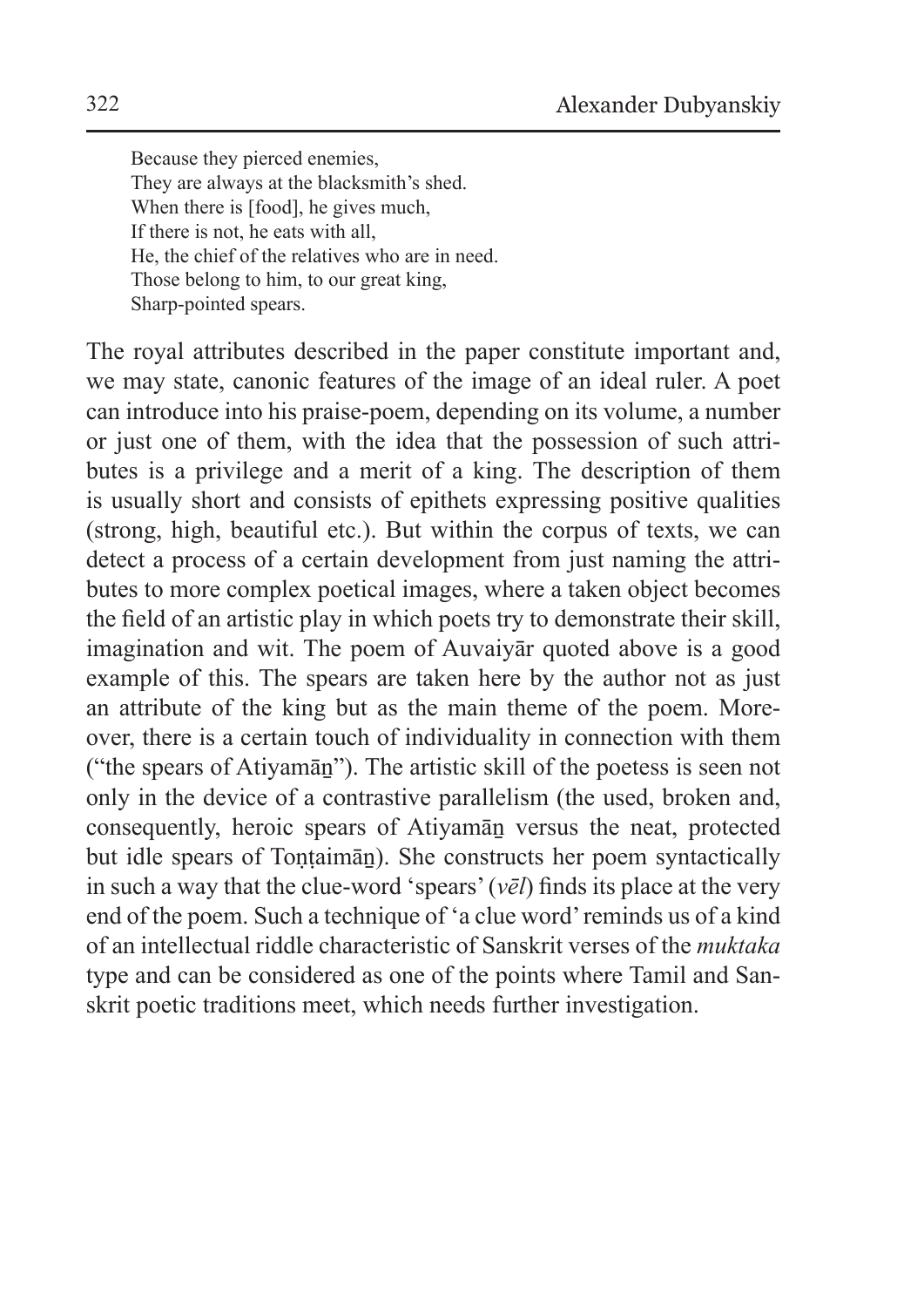## **References: Tamil Texts and Abbreviations**

- AN = *akanāṉūṟu*, with commentaries by nāvalar tiru na.mu. veṅkaṭacāmi nāṭṭār, karantai kaviyaracu ra. veṅkaṭācālam piḷḷai, tirunelvēli teṉṉintiya caivacittānta nūṟpatippuk kaḻakam: ceṉṉai 1962.
- CP = *cilappatikāram*, with commentaries by tiru po. ve. cōmacuntaranār,tirunelvēli tennintiya caivacittānta nūrpatippuk kalakam: cennai, 1977.
- KT = *kuṟuntokai*, with an introduction and commentaries by u. ve. cāminātaiyāravarkaḷ uraiyuṭan. tirunelvēli teṉṉṉintiya caivacittānta nūṟpatippuk kaḻakam: ceṉṉai, 1955.
- MK = *maturaikkāñci*. pattuppāṭṭu mūlamum uraiyum. irantām pakuti tiru po. ve. cōmacuntaranār urai. tirunelvēli tennintiya caivacittānta nūrrpatippuk kalakam: tirunelvēli- cennai, 1968.
- Pati = *patirruppattu* mūlamum uraiyum, with commentaries by tiru auvvai turaicāmi pillai, tirunelvēli tennintiya caivacittānta nūrrpatippuk kalakam: cennai, 1973.
- PN = *puranānūru mūlamum palaiva uraiyum*, ed. with an introduction and commentaries by u.v. cāminātaiyaravarkal, tāktar u.ve. cāminātaiyar nūr nilaiyam: cennai 1971.
- Ppan = *perumpāṇarāṟṟuppaṭai.* pattuppāṭṭu mūlamum uraiyum. mutarpakuti, with commentaries by tiru po. ve. comacuntaranār urai, tirunelvēli teṉṉintiya caivacittānta nūṟpatippuk kaḻakam: ceṉṉai 1962.

## **Secondary Sources**

- DED = Burrow, T. and M. B. Emeneau. 1961. *A Dravidian Etymological Dictionary*. Oxford: Clarendon Press.
- Dubianski, A. M. 2000. *Ritual and Mythological Sources of the Early Tamil Poetry*. Groningen: Forsten.

—. 2002. The themes of *nocci* and *uḻiñai* in classical Tamil poetry. In: J. Vacek and H. Preinhaelterova (eds). *Pandanus'02: Nature in Indian Literatures and Art*. Prague.